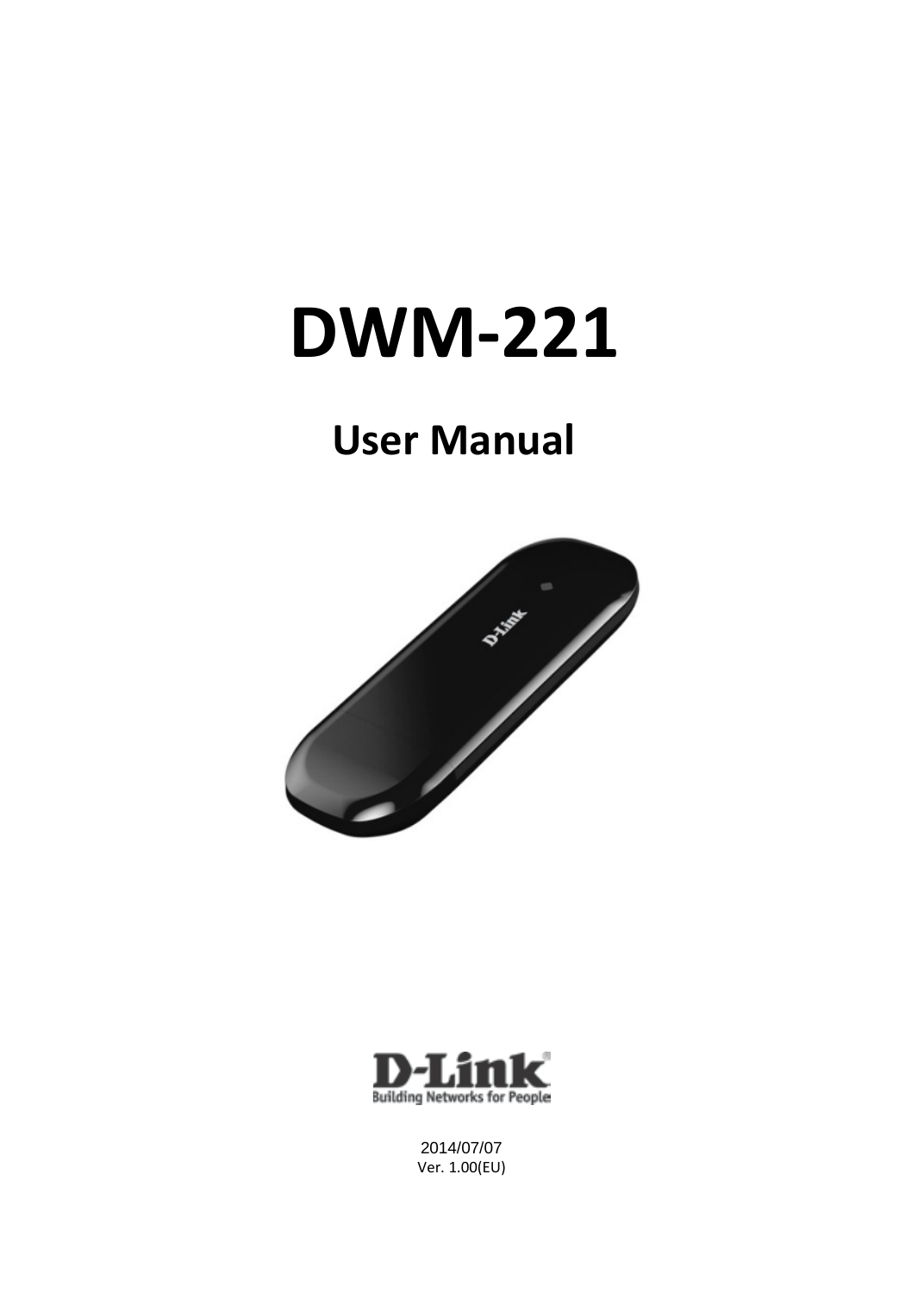# Index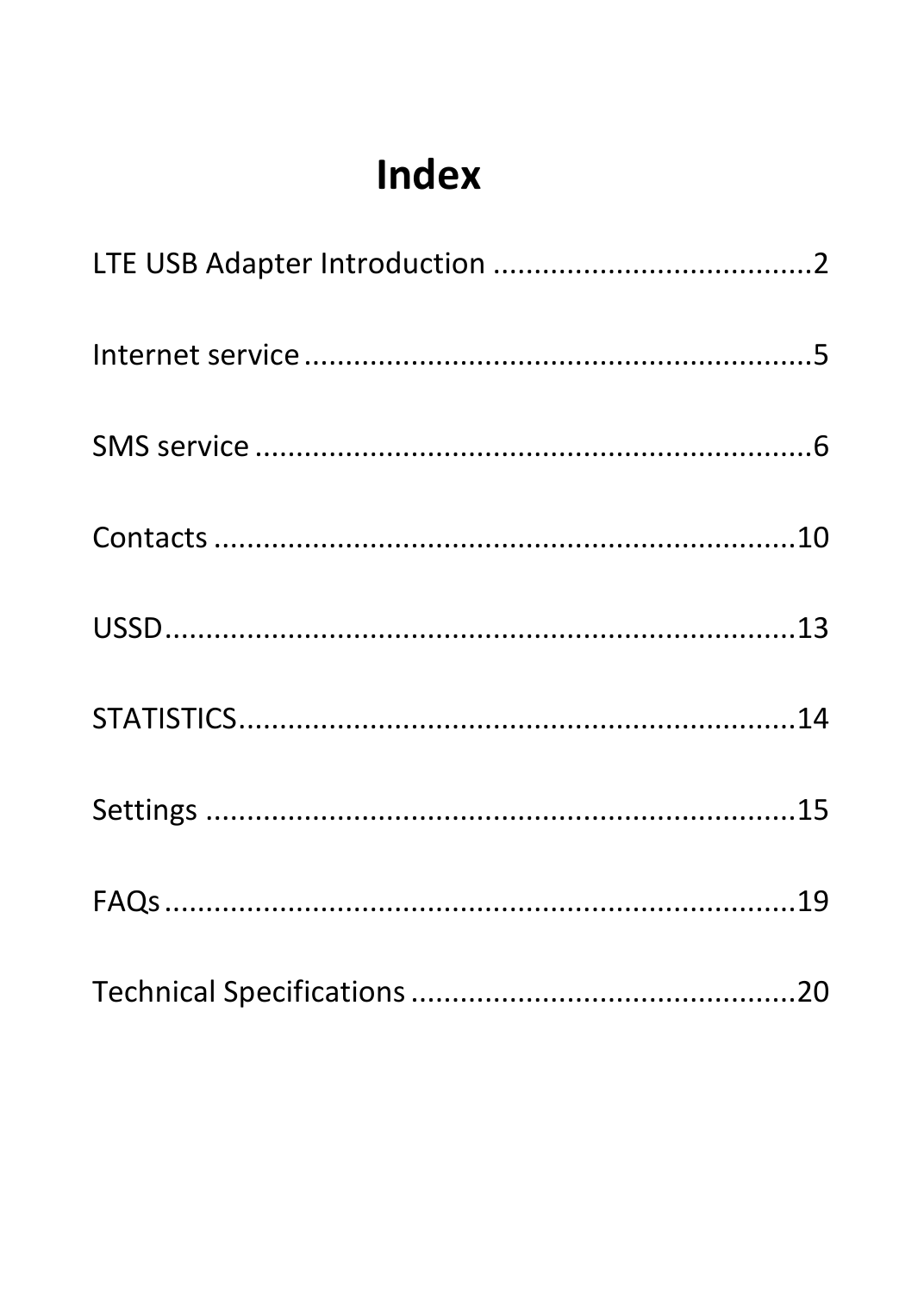### <span id="page-2-0"></span>**LTE USB ADAPTER INTRODUCTION**

- 1. To launch the Network Connect, double-click the shortcut icon on the desktop. It should be noted that:
- If the PIN code enabled, enter the correct one, then click *OK*. The (U)SIM will be locked after three retries of incorrect PIN code inputting;
- Enter the correct PUK to retrieve the default PIN code. After ten retries of incorrect PUK code inputting, please contact with your service provider;
- With the wrong PIN and PUK, all the network services are unavailable.
- 2. Main interface introduction



: Connection



: Access to the Text Message

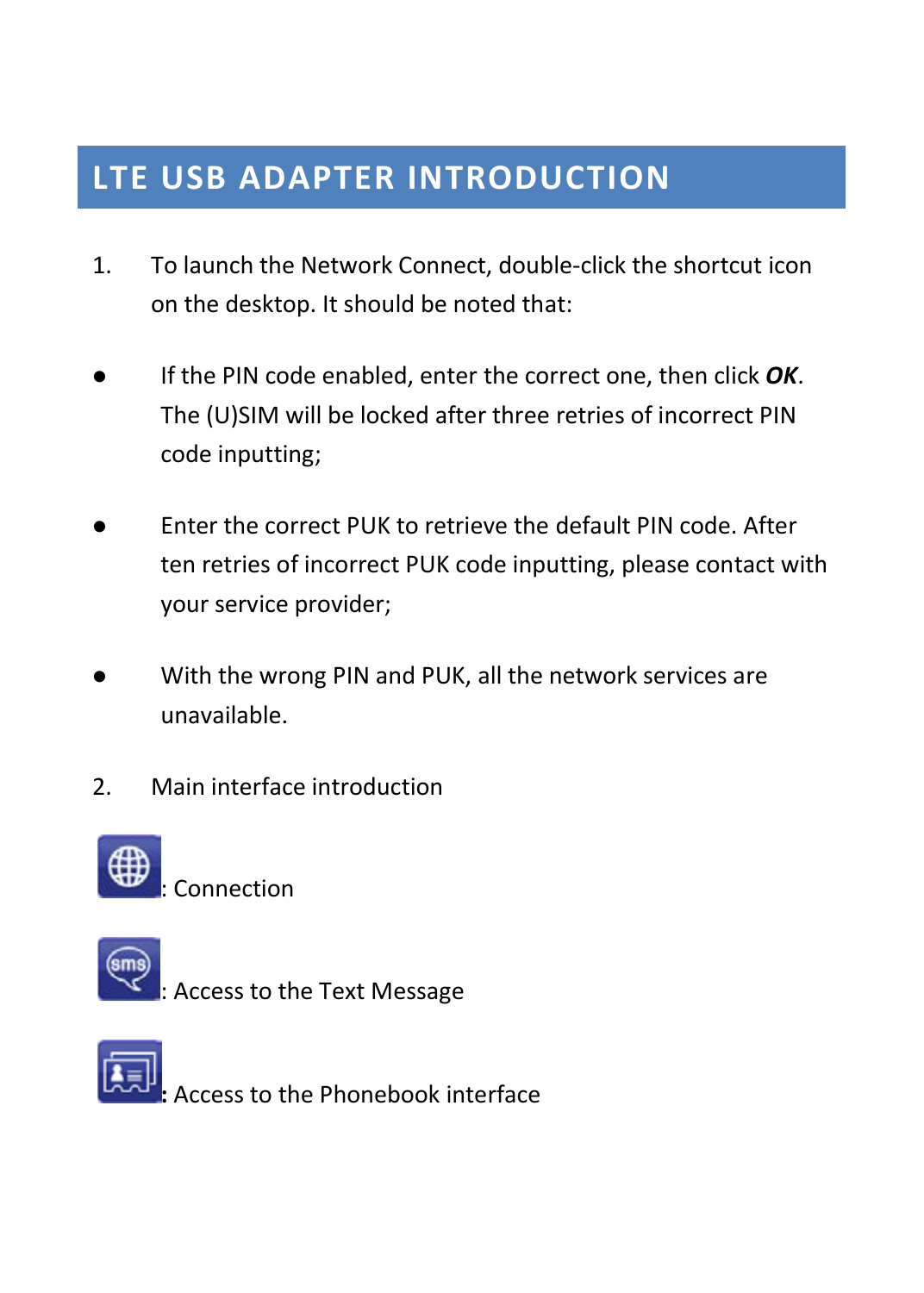





**:** Set parameters options



**3**<sup>2</sup> Help (User Manual)

#### 3. Status information

| <b>Status</b> | Description                                      |
|---------------|--------------------------------------------------|
| New message   | New message(s) arrived.                          |
| Message full  | Indicates the (U)SIM's storage of SMS            |
| No device     | Indicates that system cannot find the<br>device. |
| Initializing  | Indicates that the device is in the process      |
| Searching     | The device is searching for the network.         |
| No service    | No suitable network.                             |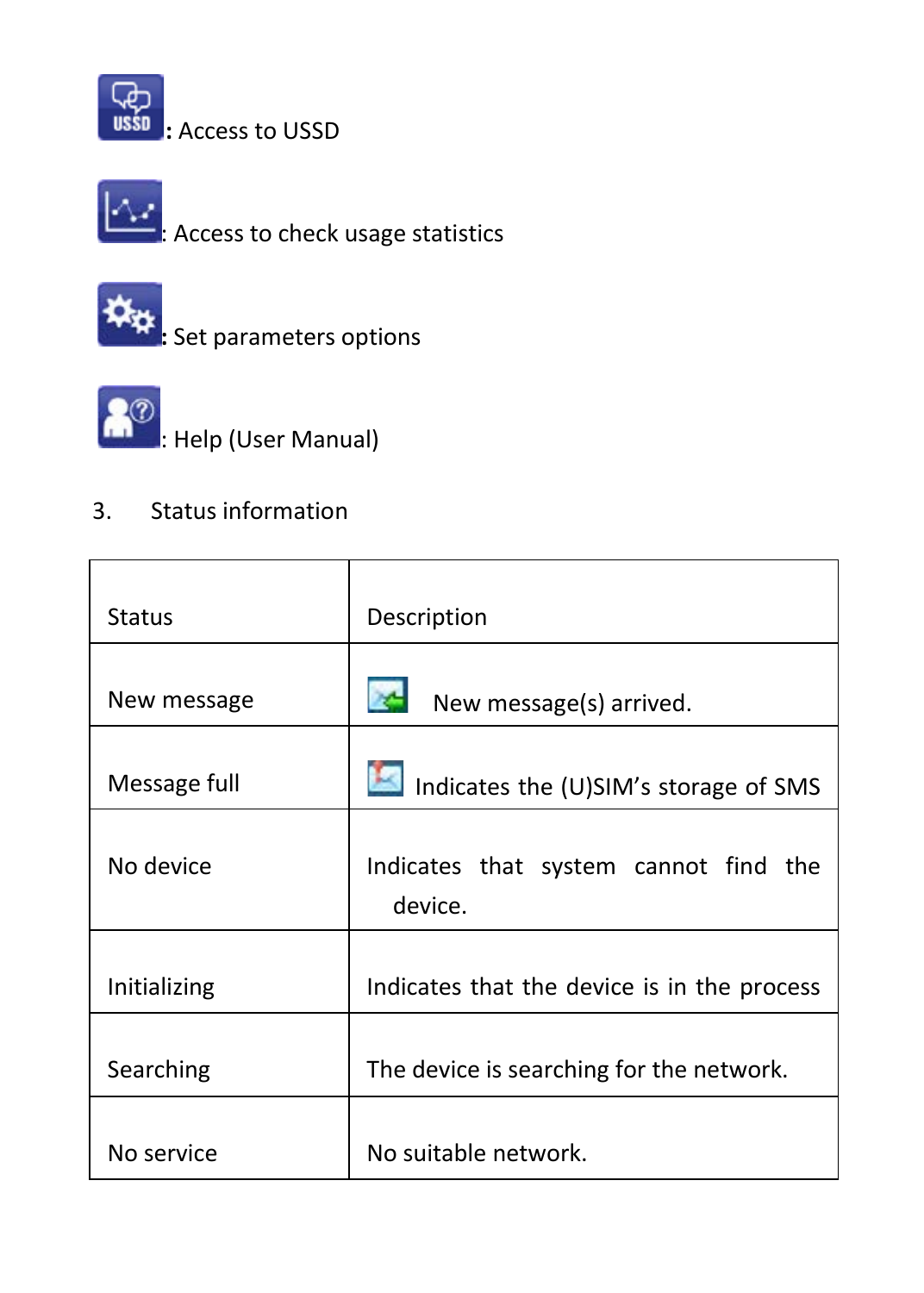| No (U)SIM card      | (U)SIM card not inserted or the device |
|---------------------|----------------------------------------|
| Invalid (U)SIM card | The (U)SIM is out of service.          |
| Network signal      | ndicate the signal strength of         |
| Network type        | <b>2G</b> GSM/GPRS, 3G UMTS, 4G LTE    |
| Data service        | available                              |

### 4. LED Indicator description

| State of LED indicator | Description                       |
|------------------------|-----------------------------------|
| RED Solid On           | No SIM card/ Error                |
| Green Solid On         | Register to network (not connect) |
| Green blinking         | Connected to network              |

\*Green blinking: Flash once every 0.5 seconds)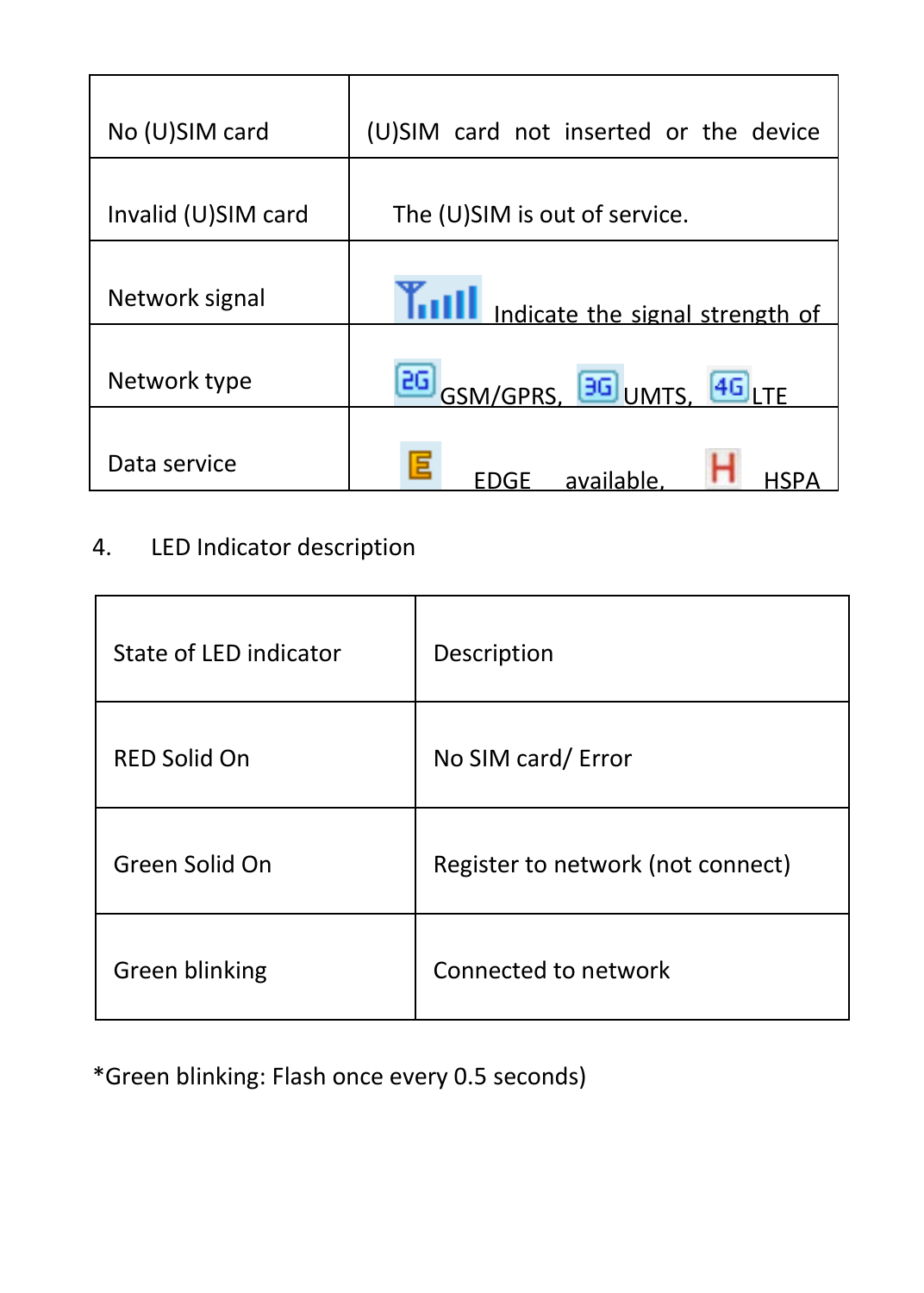### <span id="page-5-0"></span>**INTERNET SERVICE**

- 1. Connecting with the default connection profile
	- $\begin{array}{|c|c|c|c|}\n\hline\n\text{Click} & \text{Connect} \\
	\hline\n\text{Connect} & \text{to set up the connection;} \\
	\hline\n\end{array}$
- 2. Statistics information

The following window will be displayed at lower right corner of main interface when connecting to the internet.



3. Disconnect from the internet



connection.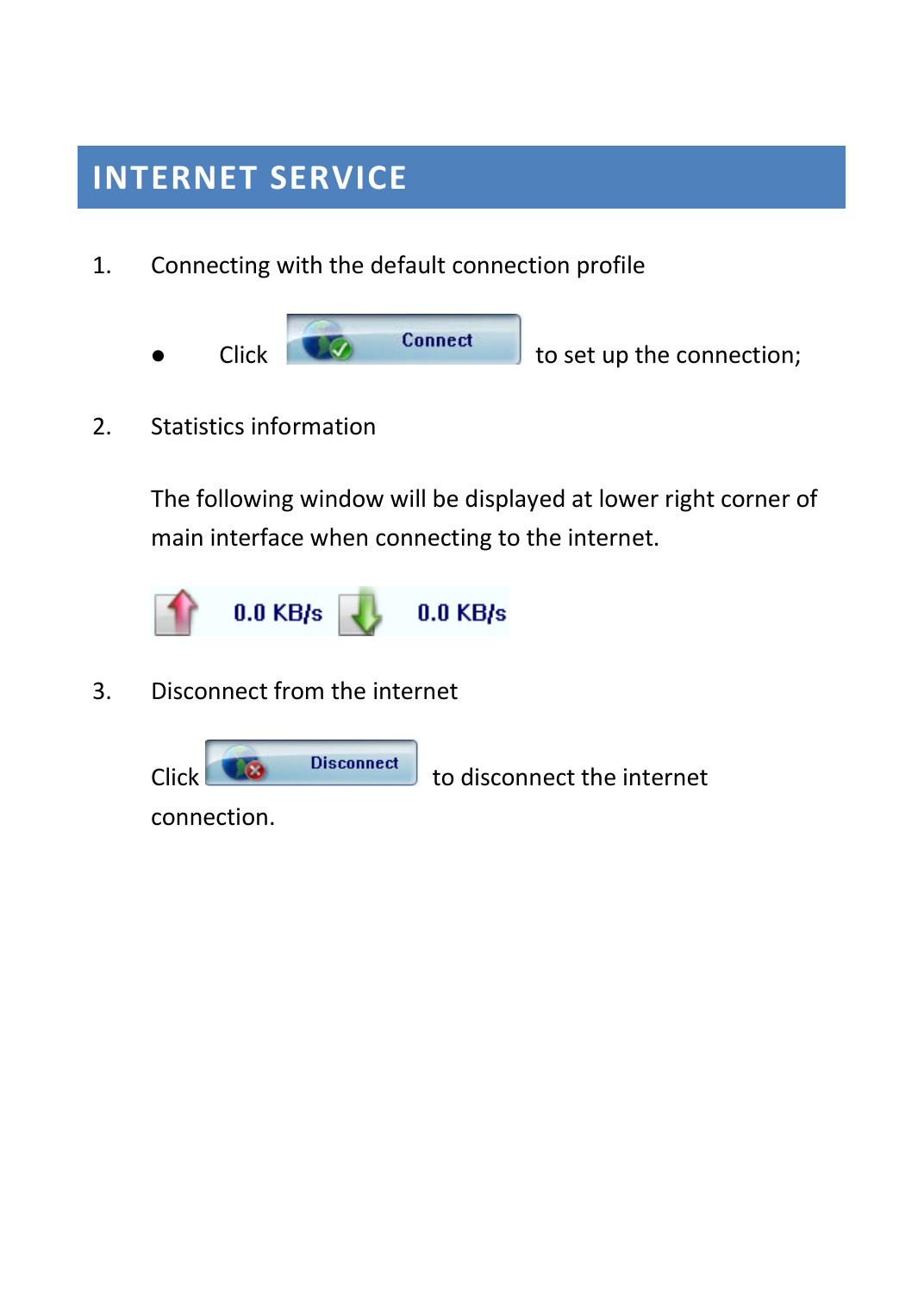### <span id="page-6-0"></span>**SMS SERVICE**



Click to enter SMS (Short Message Service) service interface.

1. Creating and sending a message.



- Input the recipient number by one of the following options:
	- **Enter the number directly;**
	- Click *Send to*, choose the recipient number from the phonebook and add to the sending list , then click *OK*.
- Enter the message content;
- Click *Send* or *Save* to *Draft*. The message will be saved in the *Draft* when failed to send.

Note:

 You can group send a message at most 100 recipients;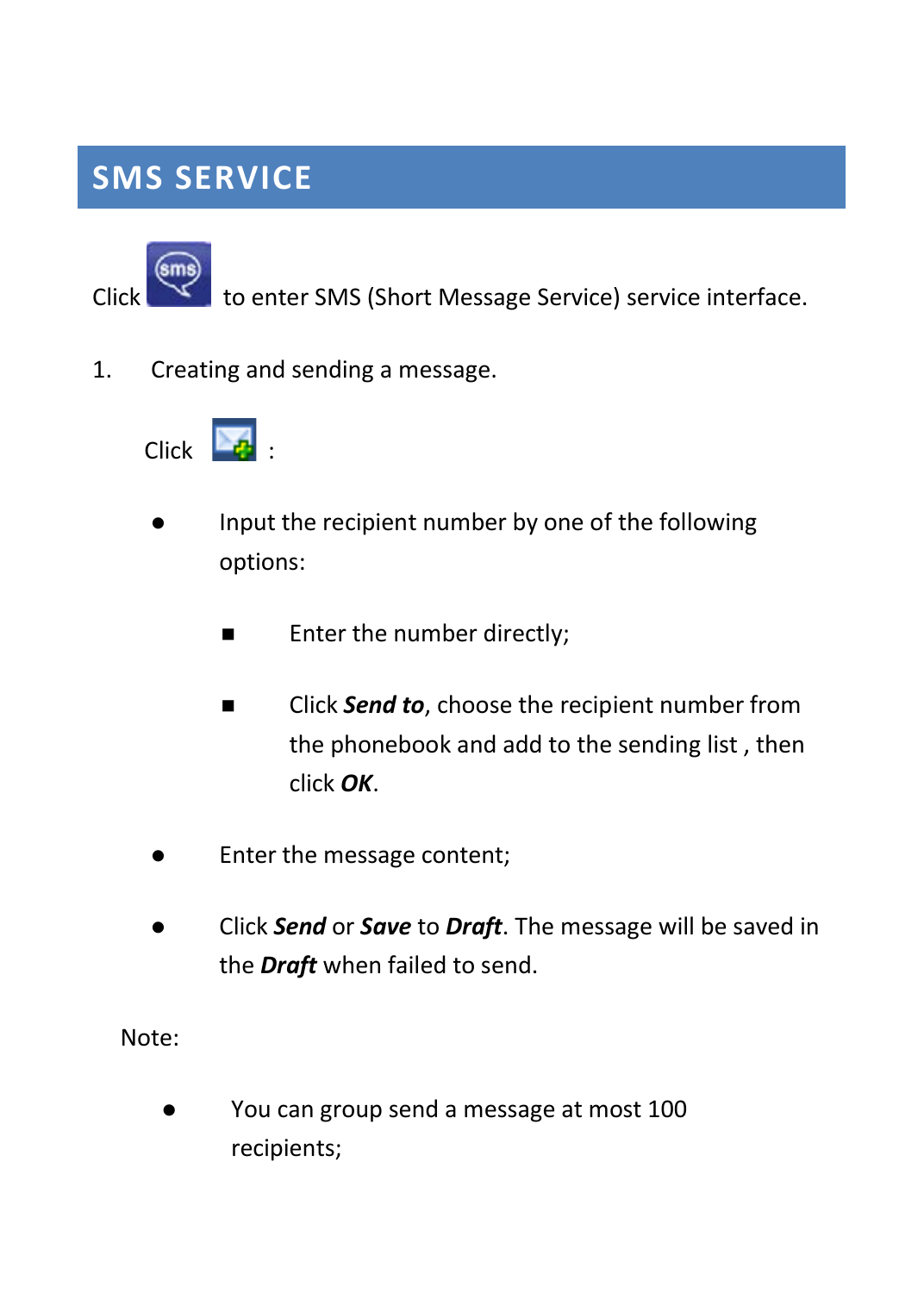- Each number should be separated by ",";
- The message cannot expand 2,048 characters at most.
- 2. Inbox
	- The following prompt box will be displayed when received a new message;



- Reply **1.** Access the edit interface, write the content, click *Send* or *Save* to *Draft*;
- Forward **Formard**: Forward the selected message;
- Delete **Dete**: Delete the selected message.

Note:

- The new message will be saved in PC when LTE Connect running only, else in (U)SIM instead;
- You can use "Shift" or "Ctrl" to selected several messages;
- 3. Outbox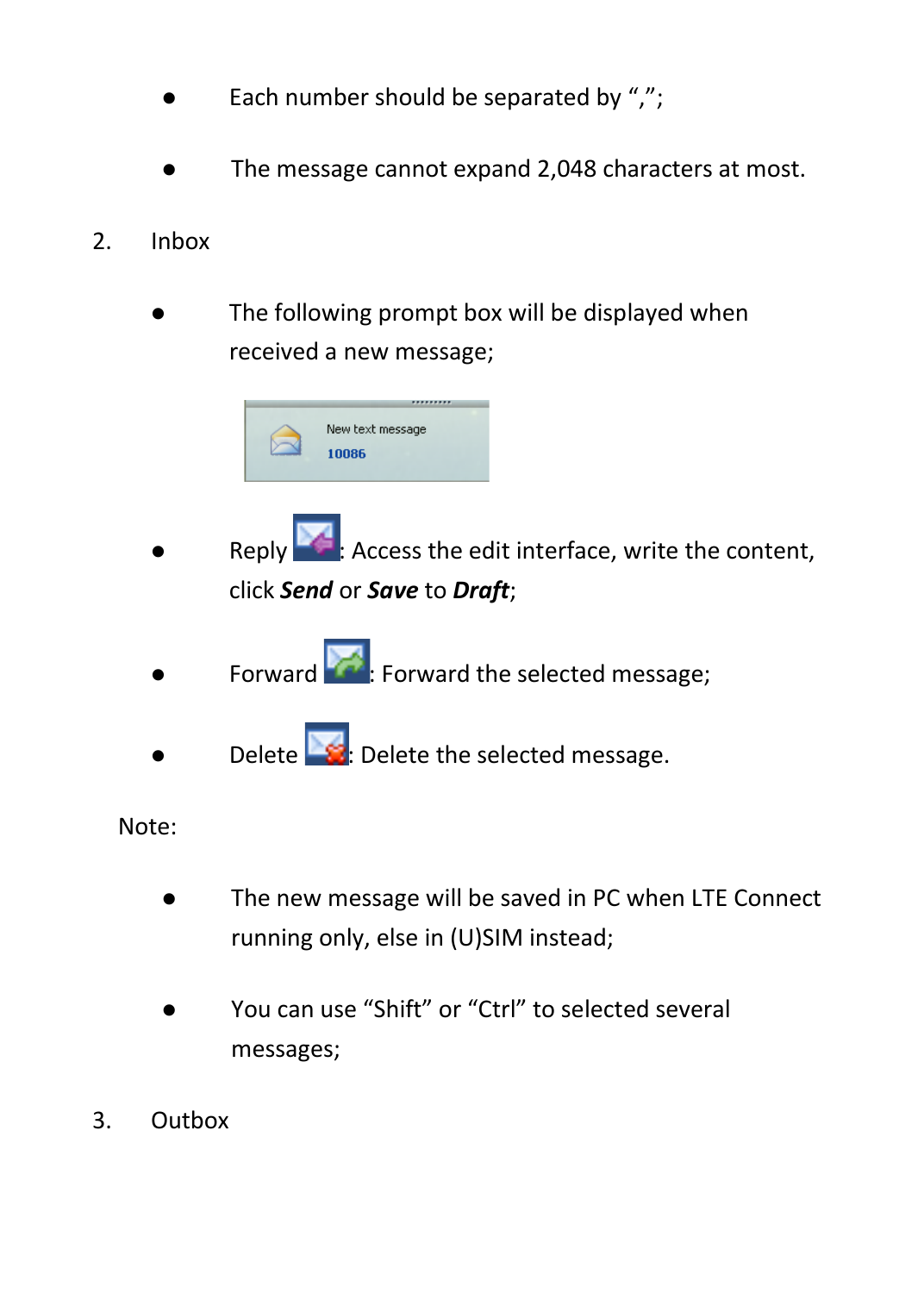The message in the *Outbox* can be deleted or forwarded.

- 4. Draft
	- The MSG sent unsuccessfully will be saved in the *Draft .*
	- Click the selected message;
	- Confirm the recipient and the content, and click *Send* or **Save** to *Draft*.
- 5. Recycle

All deleted information will be saved in the Recycle.

- 6. The selected SMS can be operated as follows:
	- **Save number:**

To save the sender's information to the (U)SIM card or PC.

- Delete text message: To delete the selected message.
- $\bullet$  Move to:

To move the selected message to Outbox or Draft.

Copy to: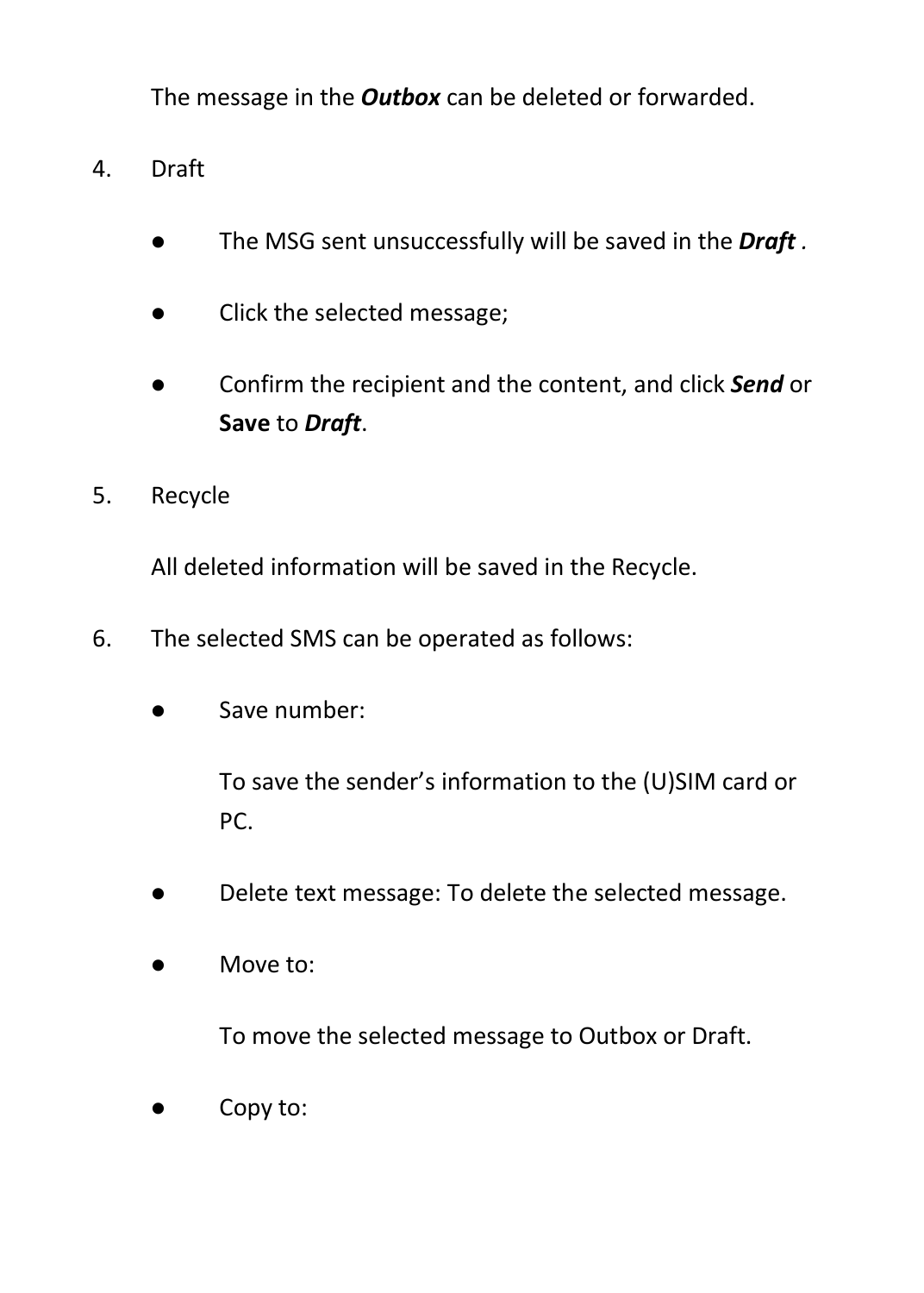To copy the selected message to Outbox or Draft.

- SMS Export
	- Right-click the selected the message;
	- **Export** ;
	- Specify the path and the file name, and click **Save**.

Note: The exported message will be saved as a \*.csv file.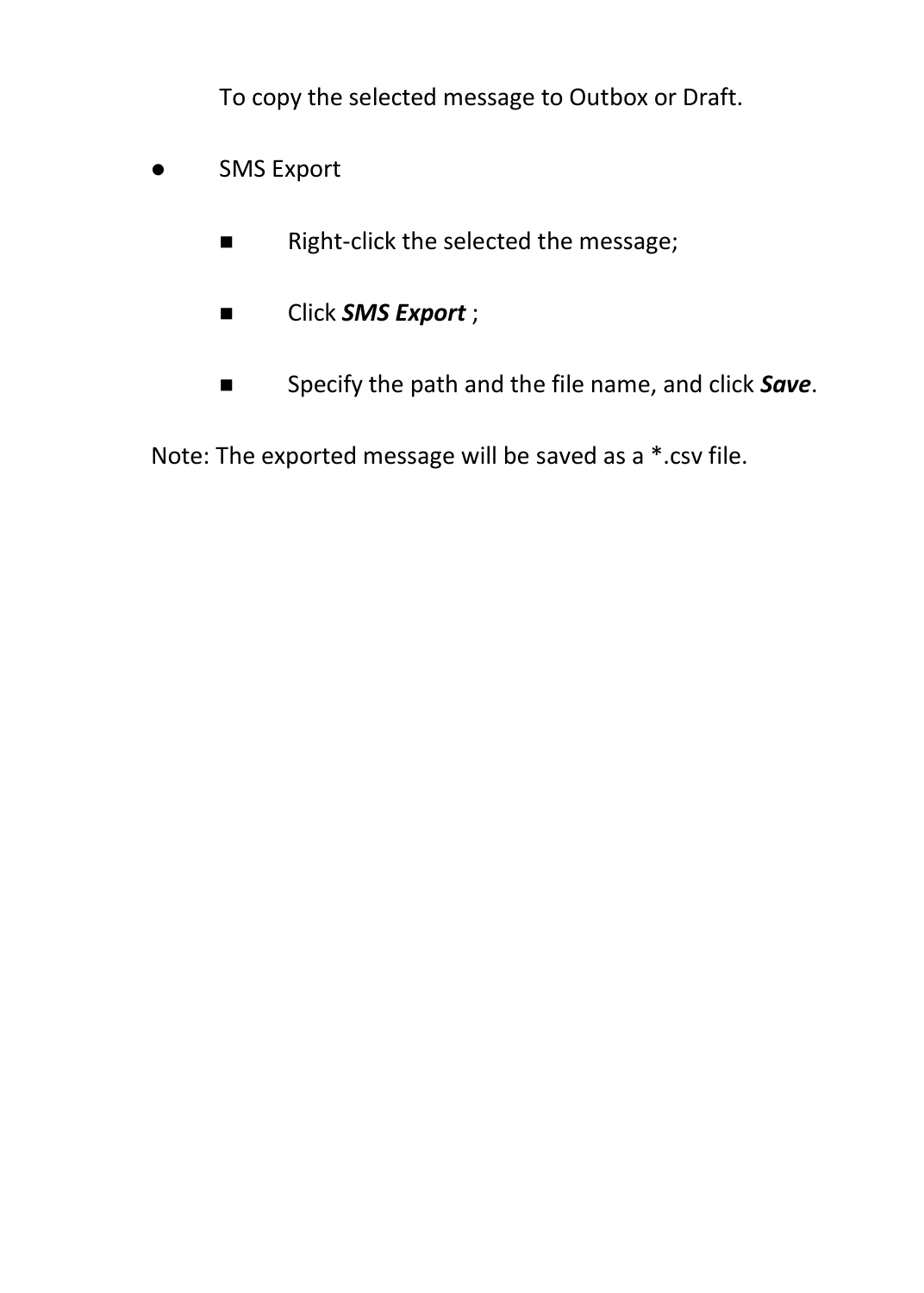### <span id="page-10-0"></span>**CONTACTS**

Click **the Limit of enter Contacts interface.** 

- 1. New
	- $\bullet$  Click  $\boxdot$
	- Enter the Name and Mobile, and save it in the (U)SIM card or PC.
- 2. Searching a contact



- Enter the key characters of you want to find in the ;
- The result will be displayed in turn.
- 3. Viewing a contact
	- Click *Local* or *(U)SIM* to display the contacts interface accordingly;
	- Select a contact, then you can operate as follows: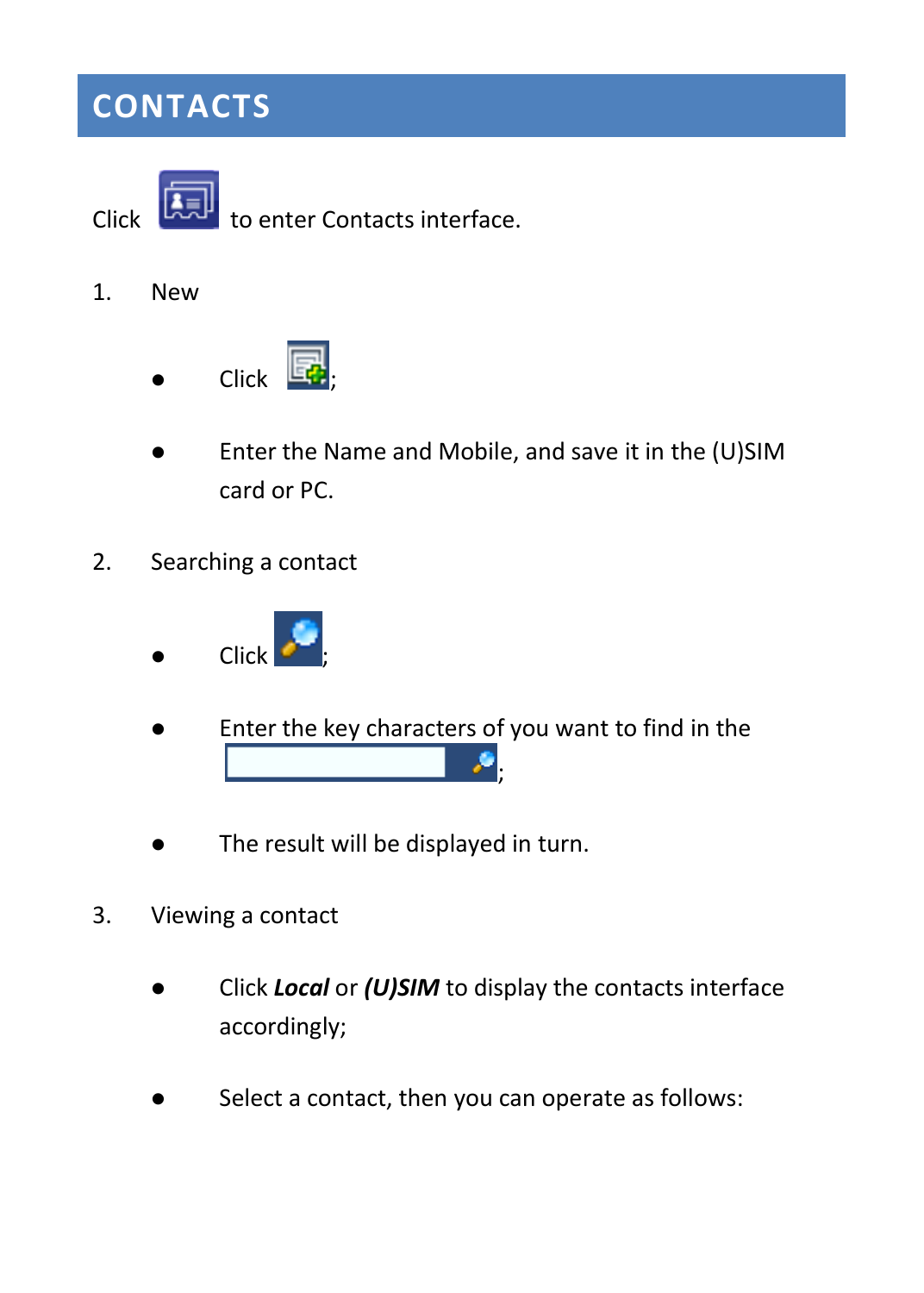- Edit  $\overline{\mathbb{Z}}$ : Modify the selected contact;
- Delete  $\left[\begin{array}{ccc} \bullet & \bullet \\ \bullet & \bullet \end{array}\right]$ : Delete the selected contact:
- Send SMS  $\sum$ : Send a message to the selected contact;
- Copy to: Copy the contact between (U)SIM card and PC.

Note: The deleted contact information cannot be retrieved.

- 4. Import
	- Right-click the mouse;
	- Click *Contacts Import*;
	- Select the \*.vcf or \*.csv file and click *Open*;
	- The import file will be saved in the current interface.
- 5. Export
	- Right-click the selected contact;
	- Click *Contacts Export*;
	- You can saved the contact file as \*.csv file or \*.vcf file;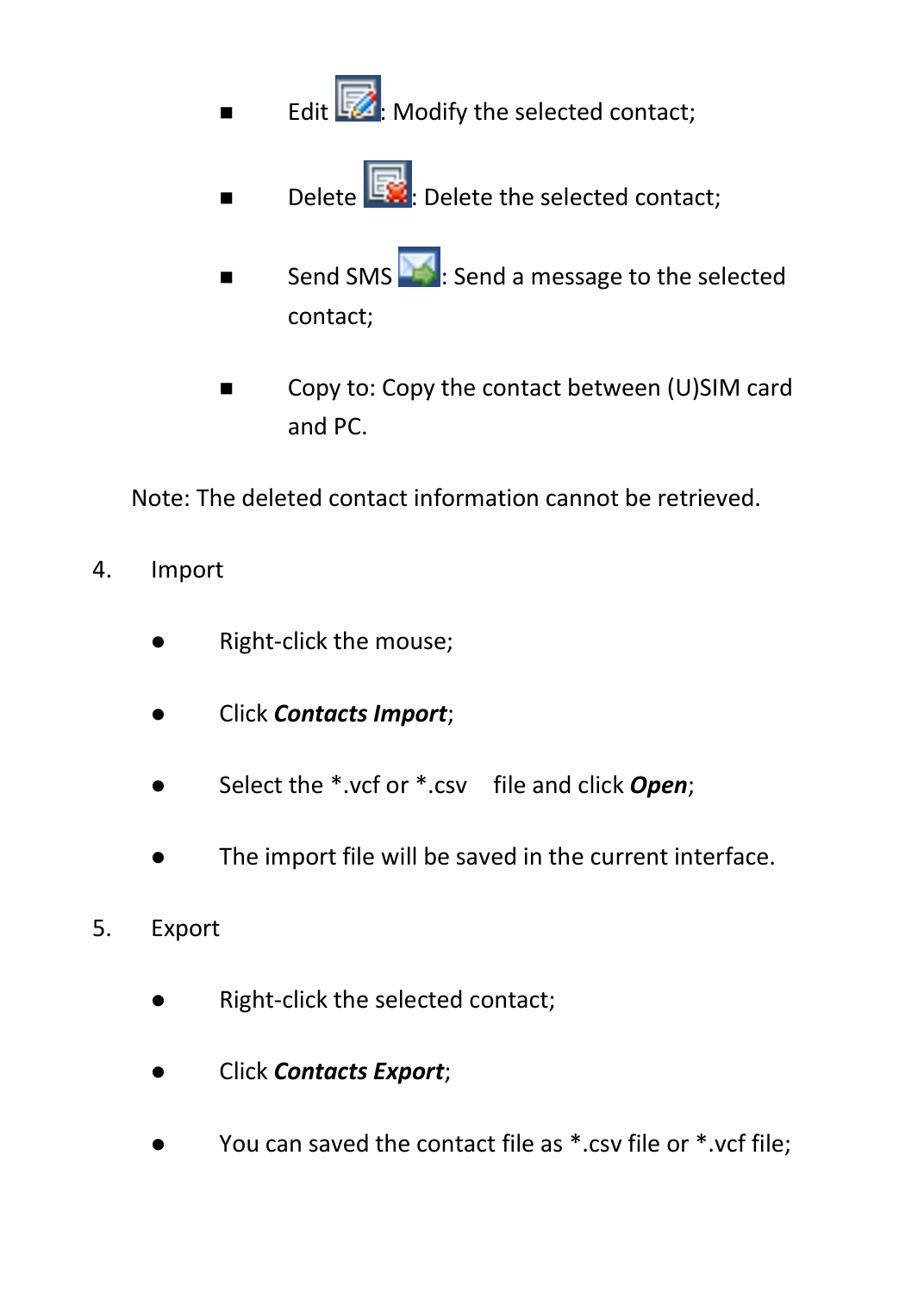Confirm the name and the path the file saved, then click *Save*.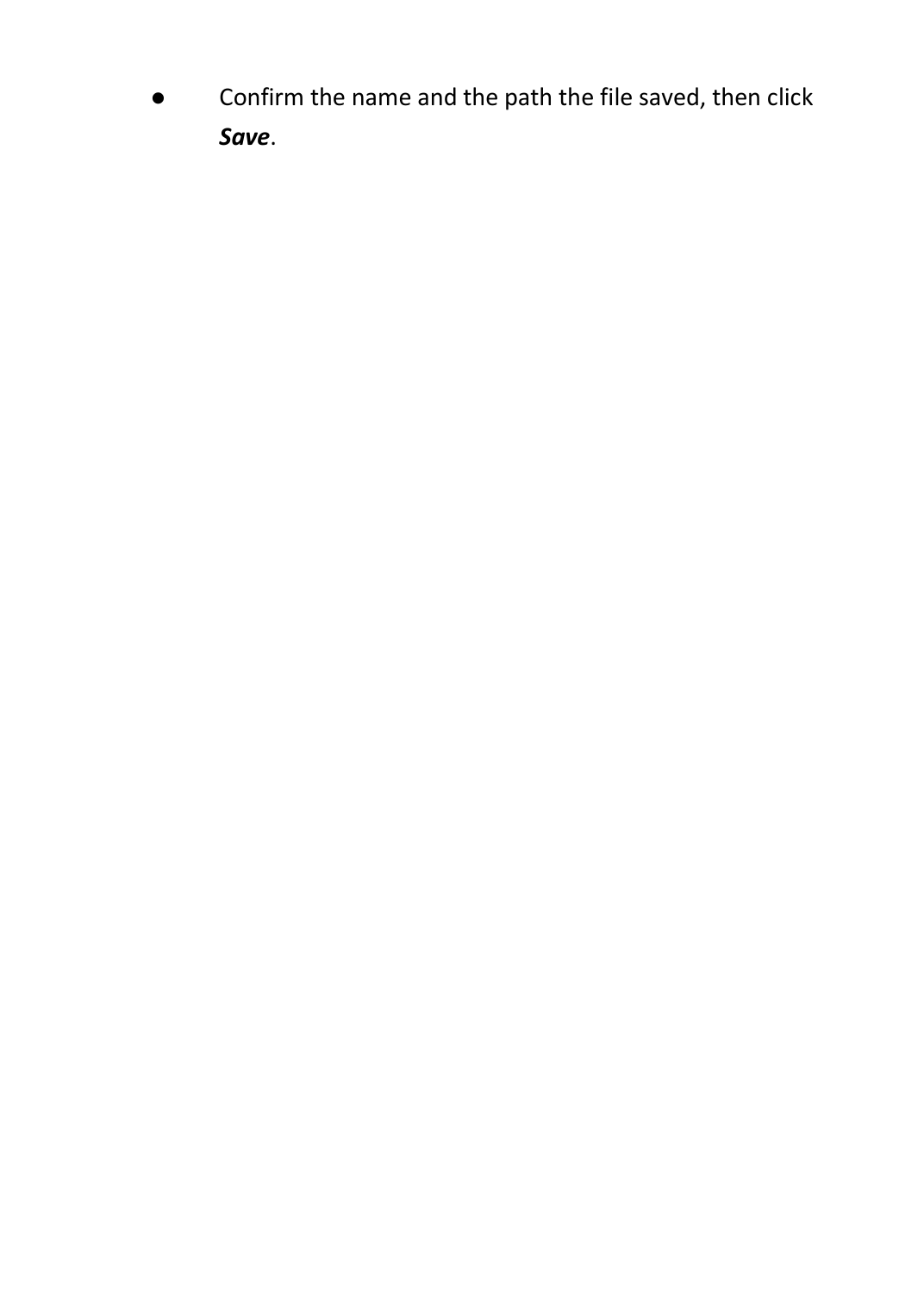### <span id="page-13-0"></span>**USSD**



Click **USSD** to enter USSD interface.

You can add, edit, delete, and send USSD operation. The result of sending will display on the edit box.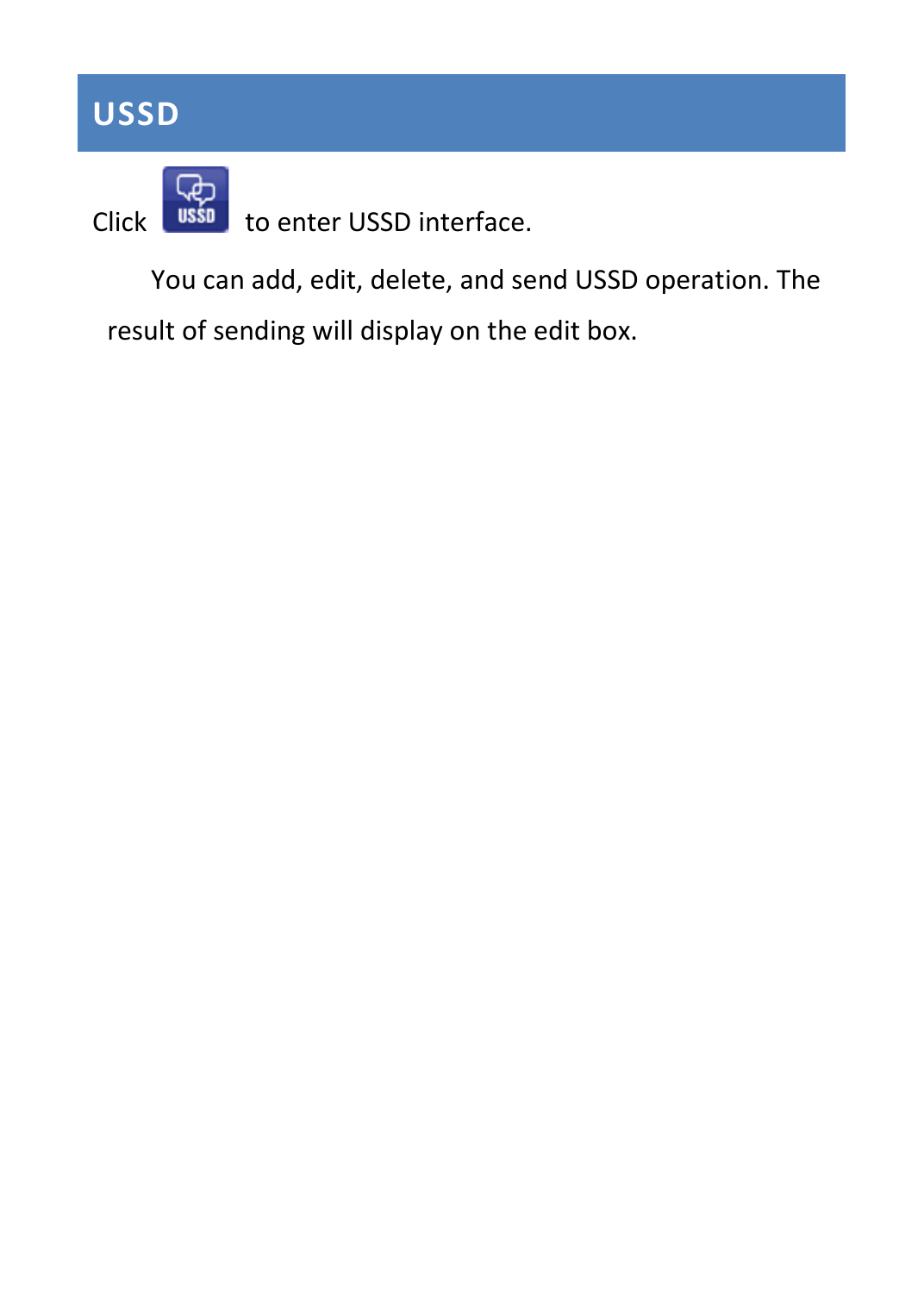### <span id="page-14-0"></span>**STATISTICS**

Click to enter STATISTICS interface.

View various connection statistics.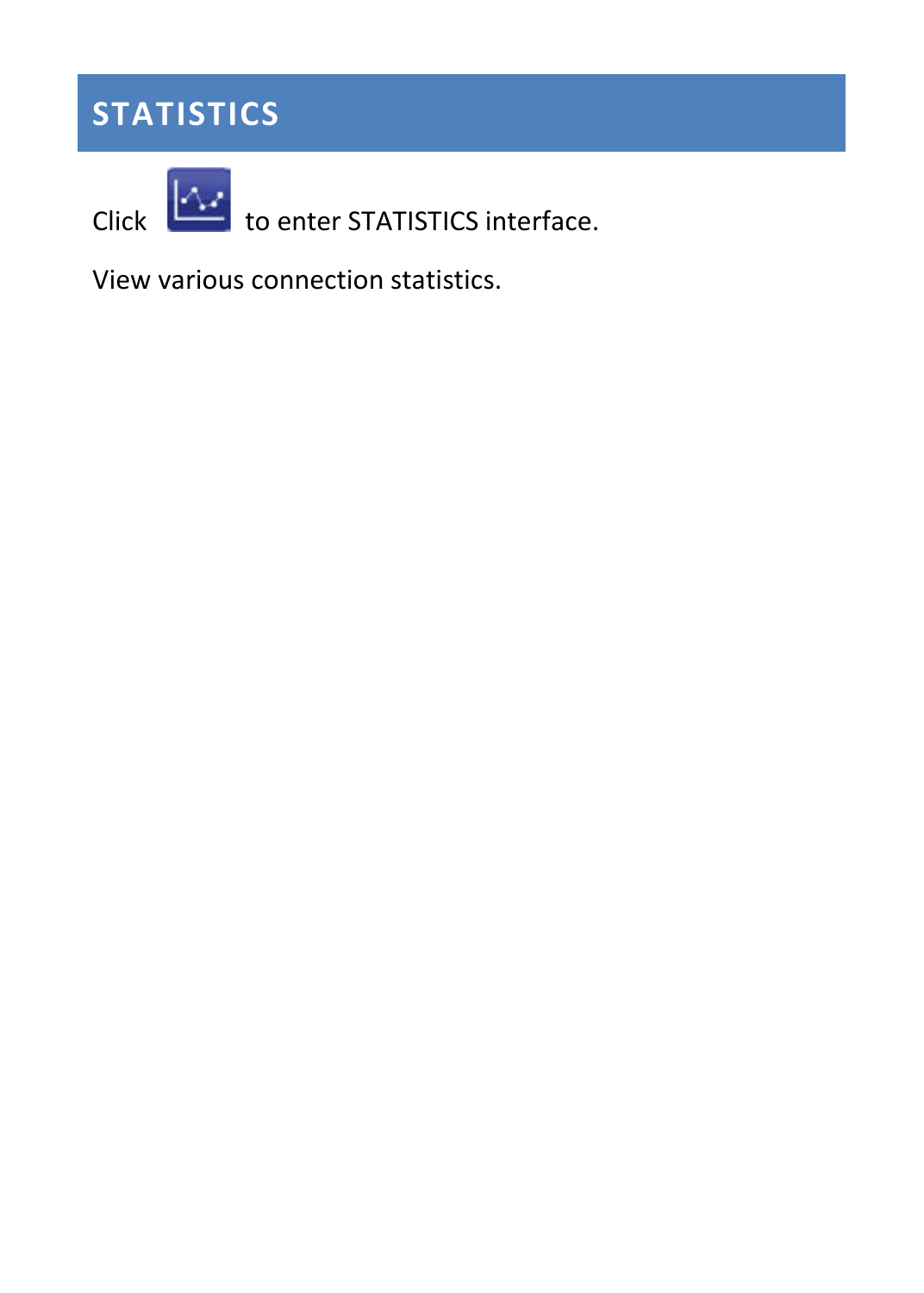### <span id="page-15-0"></span>**SETTINGS**

Click  $\overline{\mathbf{t}}$  to list the functions.

- 1. PIN Management
	- **Contract Finable PIN** 
		- **Example 21 Click Enable PIN;**
		- Enter the correct PIN code and click *OK*.

Note: The PIN code should be a numeric string of 4-8 digits.

- Disable PIN
	- Click *Disable PIN*;
	- Enter the correct PIN code and click OK.
- Modify PIN
	- **Example 2** Click *Modify PIN*;
	- Enter the old PIN code and new PIN code, confirm the new PIN code and click *OK*.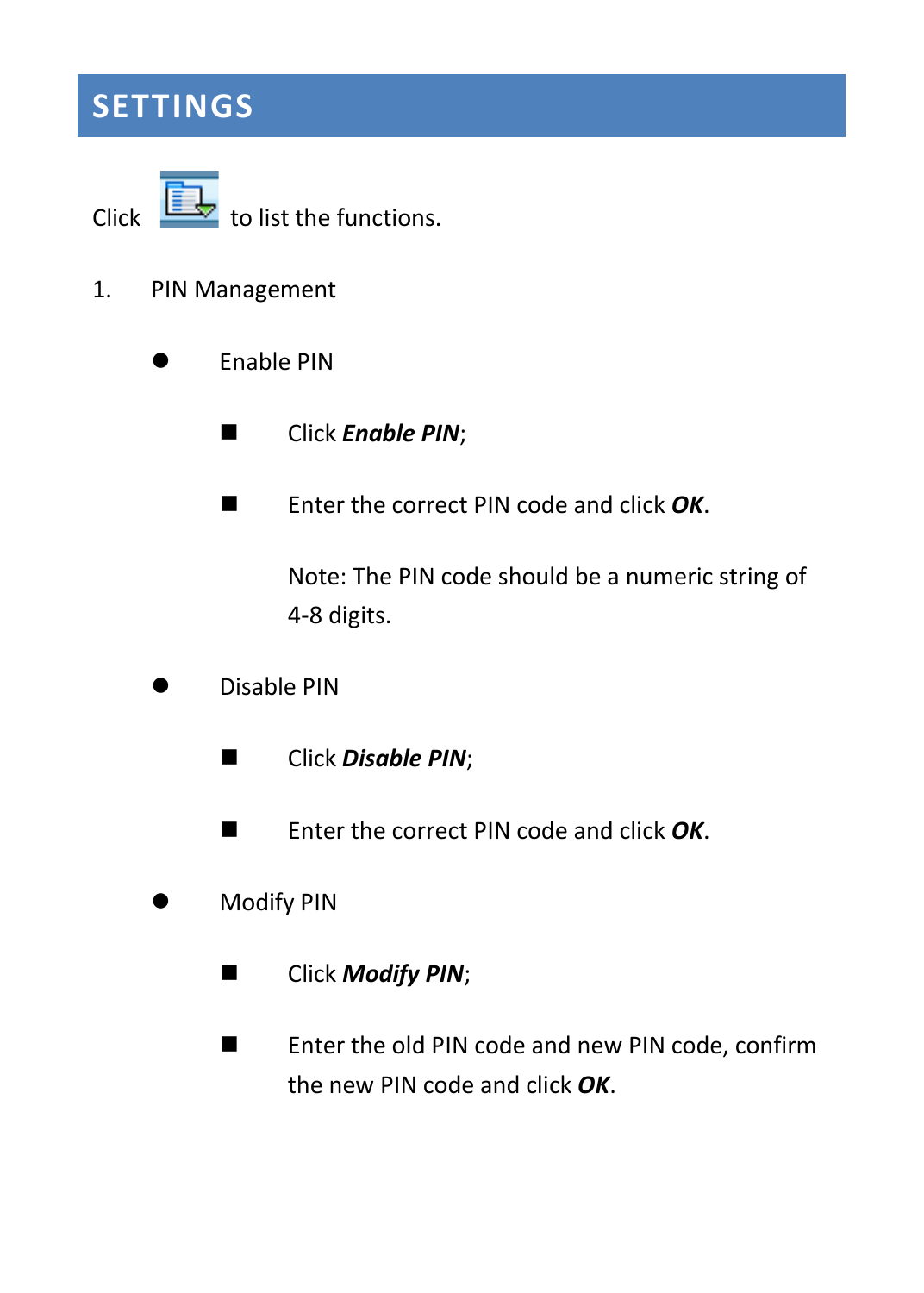2. Options (also can use



General

You may choose the alert tone when connected/disconnected to the internet.

- Text Message Setting
	- You may active the message alert tone, and also can set up your favorite tone via selecting a \*.wav file in the PC.
	- The number showed in the SMS center is read from the (U)SIM card automatically; modification is not recommended;
	- Note: SMS would not work with the wrong SMSC. Contact with the service provider to get the correct SMSC. You may select the period in the drop-box, it specifies the validity which the message would save in the network;
	- Note: The validity setting of SMS should be supported by the network.
- Network
	- **Network Type**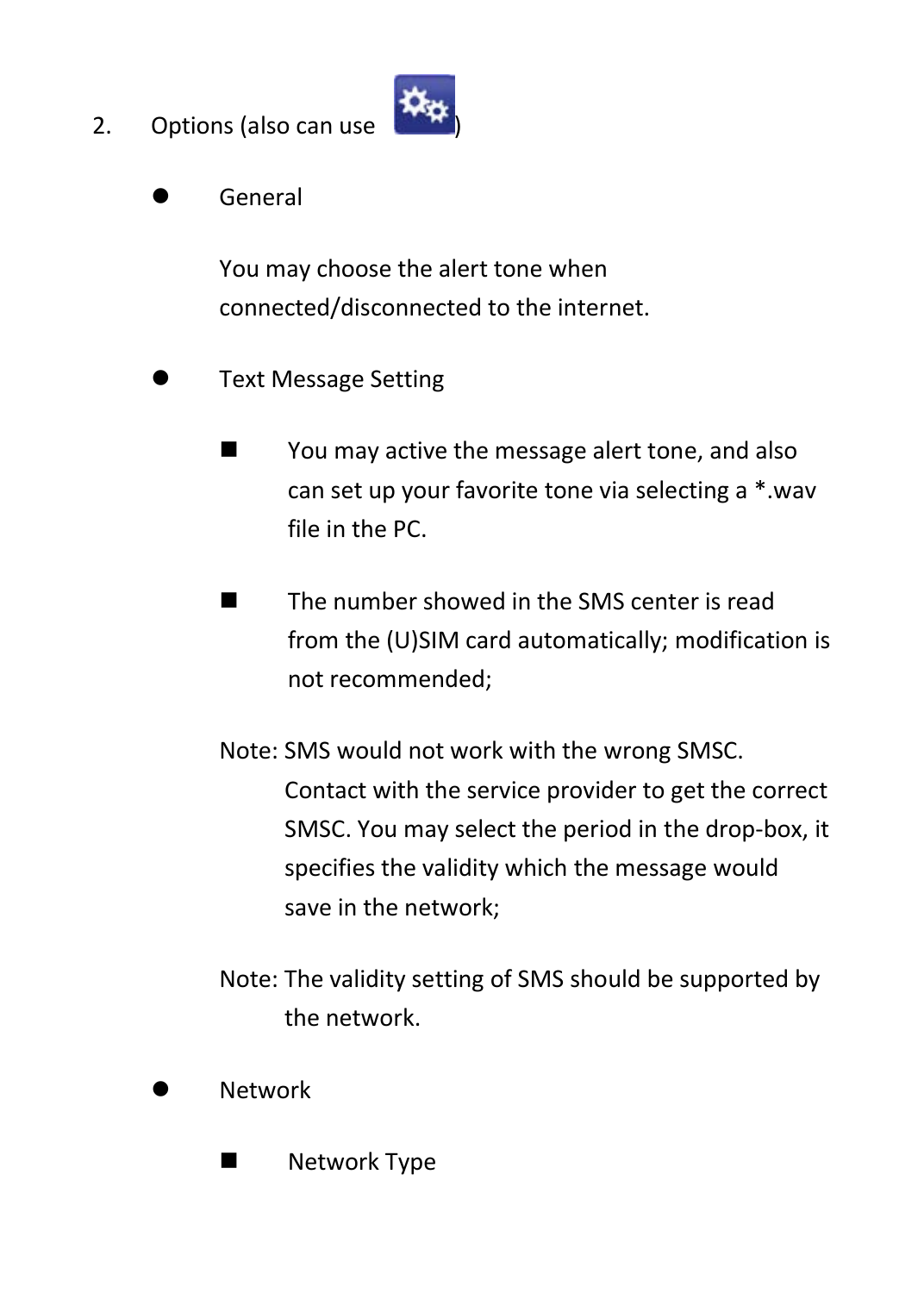- You can choose *Auto* or *Only UMTS/HSPA* or *Only GPRS/EDGE*. The device will Register network according to the selected mode.
- The default mode is *Auto.*
- **Registration Mode** 
	- *Auto search and Register* is set as default value;
	- Select *Manual search and Register* before dialing, available networks will be listed when finished;
	- $\checkmark$  Select an available network and click *Register*, and then the device will try to Register.
- **Statistics** 
	- **Nou can get the statistics of** daily/weekly/monthly/yearly report on downloading/uploading/connection time
- Diagnostic
- Language Selection
	- You can choose the different language UI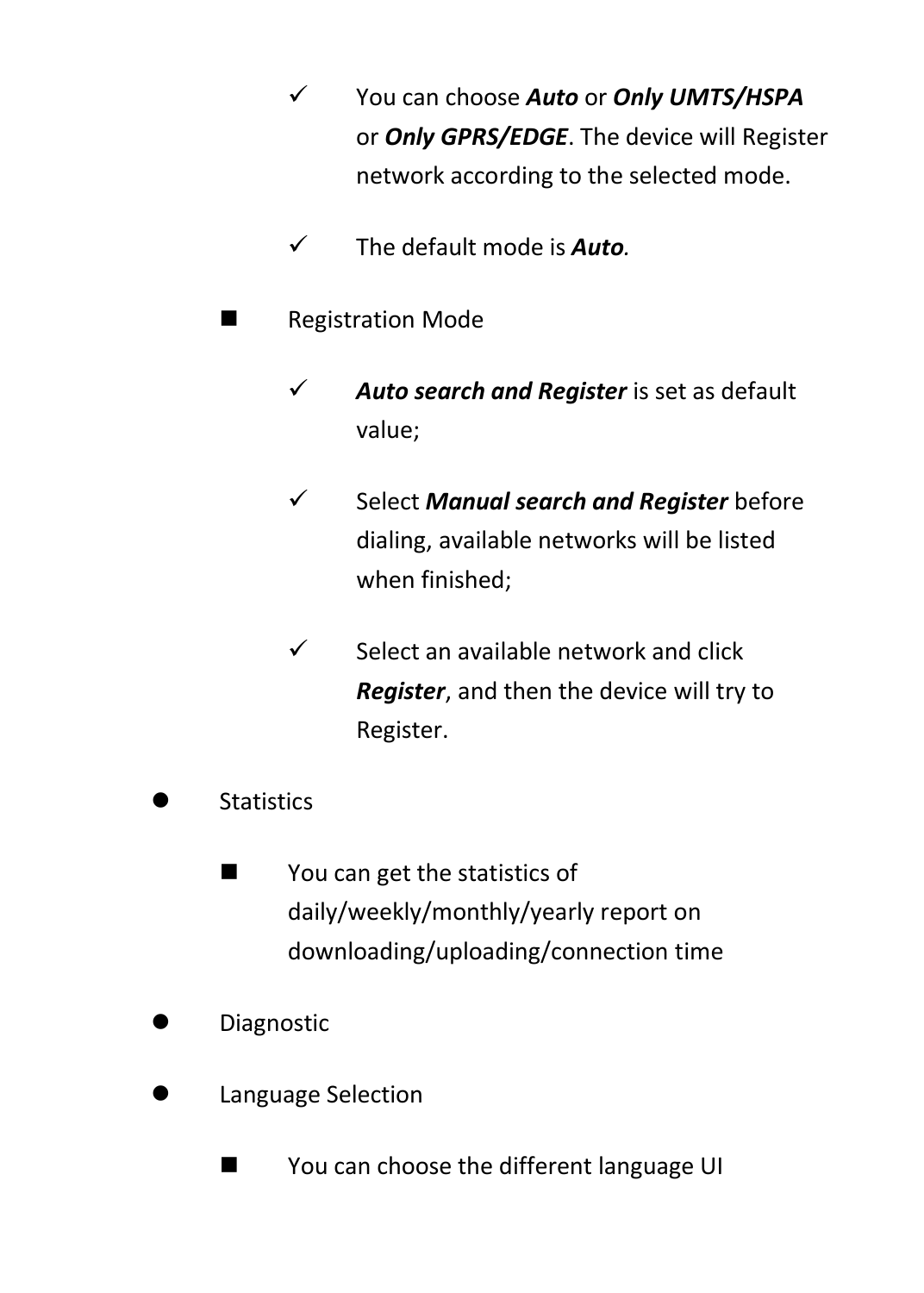3. Contacts Import

For more details, refer to Internet Contacts-4.

4. Contacts Export

For more details, refer to Internet Contacts-5.

5. SMS Export

For more details, refer to Internet Text Message-5.

- 6. Help &About
	- Help: To open the User Manual
	- About: To get the Connection Manager information.
- 7. Show Menu Bar

You can display/not display the Menu Bar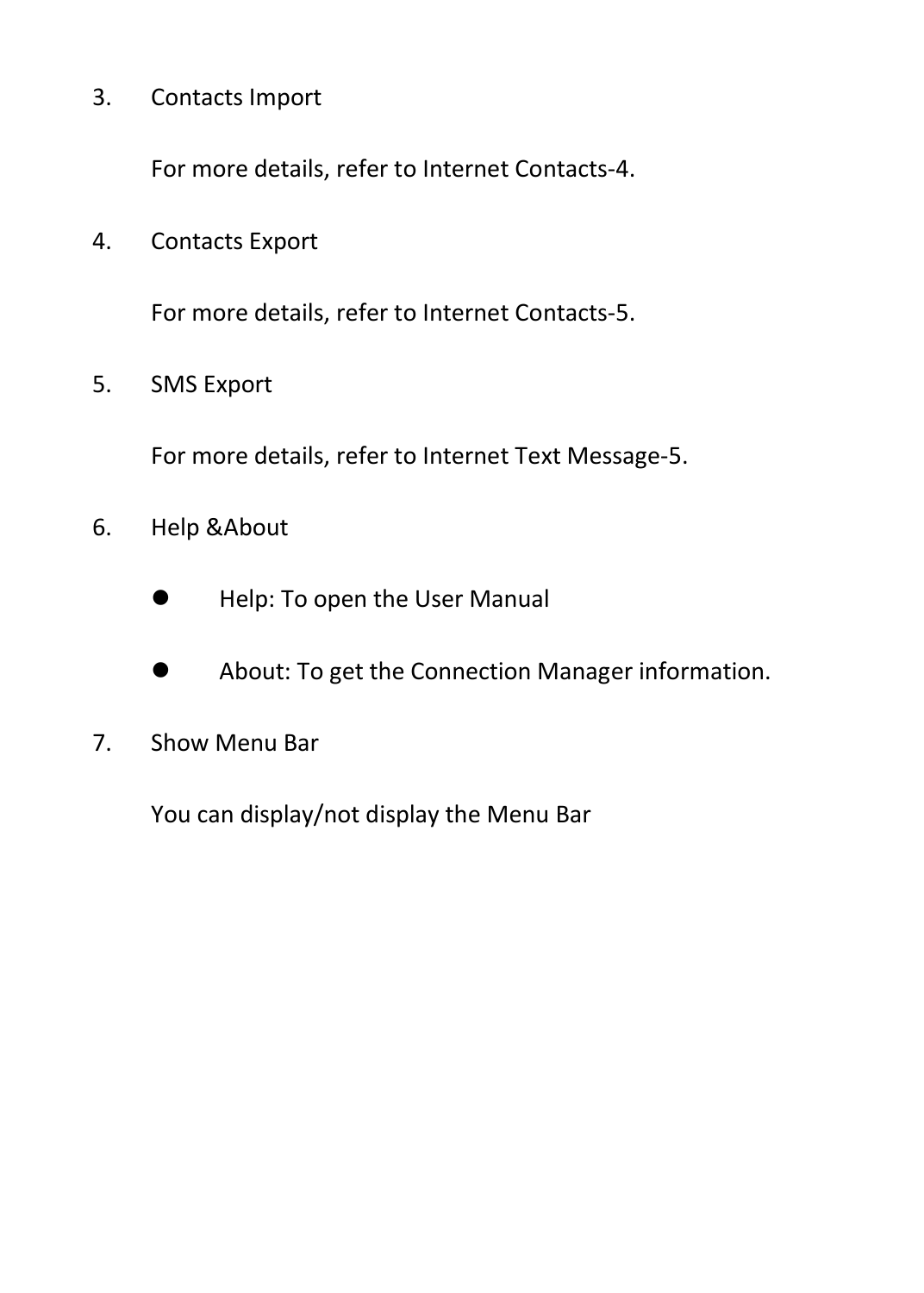### <span id="page-19-0"></span>**FAQS**

- 1. Q: What shall I do if I cannot connect to the internet? A: Checking  $\frac{X_2}{X_3}$  Setting and check the Profile is correct to match the (U)SIM card operator. If not, can manual to enter the APN information to connect to the internet.
- 2. Q: Why can't I receive the message? A: Please confirm whether the (U)SIM's SMS memory is full or not.
- 3. Q: Why the software doesn't run automatically when the device is plugged in? A: Click My computer->data card disk->StartModem.exe. Or run the Connection Manager from Start of the OS if D-Link Connection Manager was installed.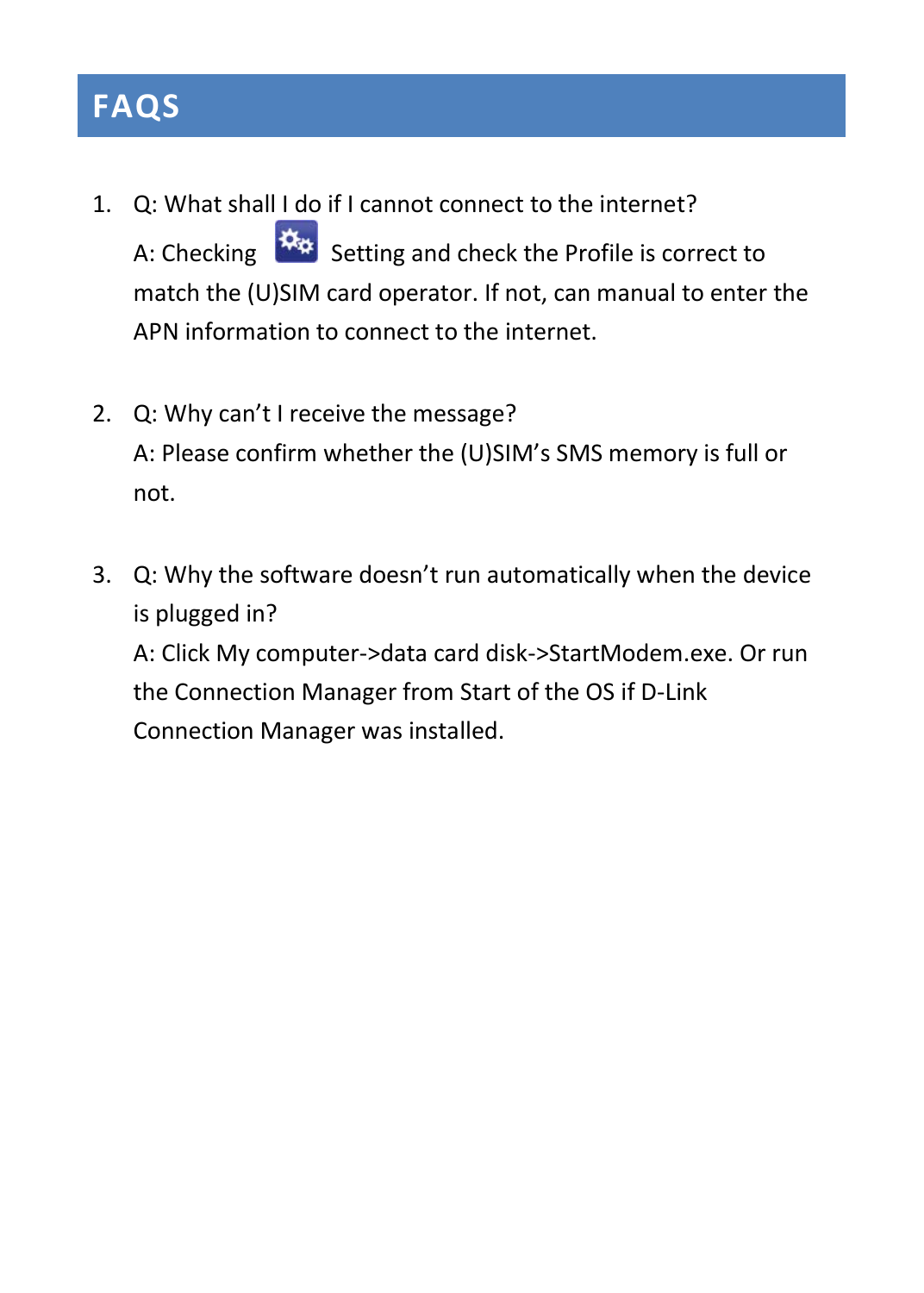### <span id="page-20-0"></span>**TECHNICAL SPECIFICATIONS**

#### **GSM Band (GSM/GPRS/EDGE)**

Quad-band 850/900/1800/1900 MHz

Power Class 4 (850/900 MHz)

Power Class 1 (1800/1900 MHz)

#### **DC-HSPA+/ HSDPA/HSUPA/UMTS**

900/2100 MHz

Power Class 3 (+24 dBm)

Data Rates

- DC-HSPA+: DOWNLINK UP TO 42 Mbps/ UPLINK UP TO 5.76 Mbps
- HSDPA/HSUPA:DOWNLINK UP TO 14.4 Mbps / UPLINK UP TO 5.76 Mbps
- UMTS: DOWNLINK UP TO 384 Kbps / UPLINK UP TO 384 Kbps

#### **LTE**

800/1800/2600 MHz

Power Class 3 (+23 dBm)

Data Rates